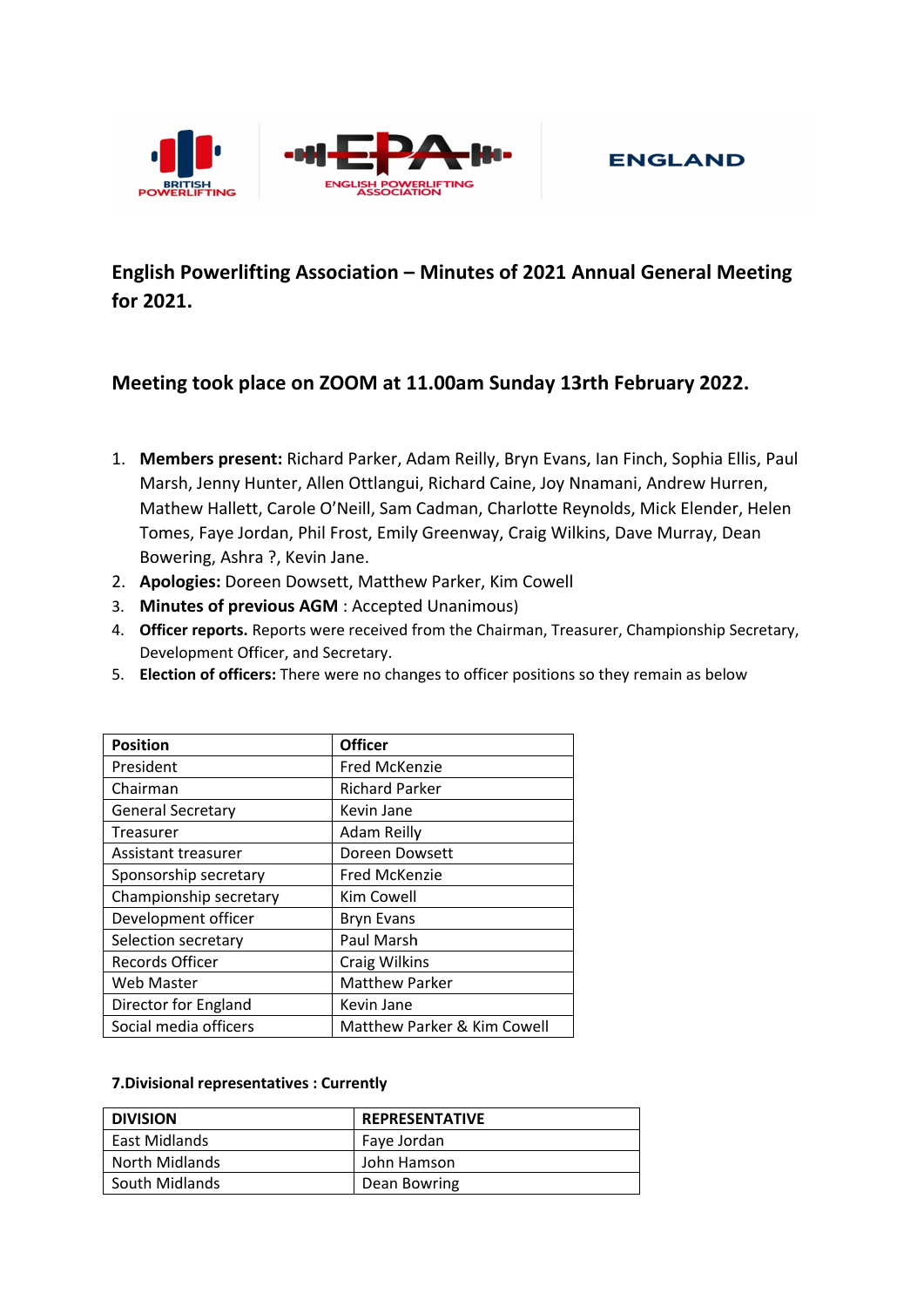| <b>West Midlands</b> | Jaswinder Singh       |
|----------------------|-----------------------|
| Greater London       | Joy Nnamani           |
| North West           | <b>Bryn Evans</b>     |
| South East           | Mick Elender          |
| South West           | <b>Emily Greenway</b> |
| Yorkshire North East | Samantha Cadman       |

### **8. Championship dates:**

The Commonwealth championships is still to be confirmed, if not hosted in New Zealand it will be in South Africa 2022.

The All England men's and women's championships will be held in Oldham , May 28 -30th 2022,

The English Bench press  $12<sup>th</sup>$  June 2022 Newark.

The inter Divisional and Home Nations championships details still to be confirmed.

**9. Qualifying standards:** Craig Wilkins had proposed two changes to the English Qualifying standards, these it seems were not published in time for all members to see but as only minor alterations were discussed.

a) The meeting agreed that as for January 2023 the English qualifying totals will be set at 5% below the British national qualifying totals for both classic and equipped lifting as well as single bench press championships. (PASSED unanimously).

b) Qualifying totals for British Equipped championships and British Equipped bench press championships from 2023 will be raised to match that of Classic championships and Classic bench press championships where totals are currently lower." *To be discussed at the British AGM.*

Helen Toms asked Craig if qualifying standards for older masters categories (specifically women) could be included which he will consider in due course

**10. Amendments to the English constitution:** similarly with the above there was concern that not all members had received these items in sufficient time to provide comment. However as the suggested amendments were minor the meeting agreed that these should be passed.

a) All disciplinary issues to be dealt with by British Powerlifting.

### b) By-laws amended

#### **2.1 Divisional AGM**

All Divisions must hold an AGM before the end of January of the following year to present divisional accounts and elect officers for the forthcoming year. A copy of the minutes and accounts must be provided to the EPA General Secretary within two months. This is to ensure Divisions have proper governance and entitles divisions to receive their membership rebates from British Powerlifting.

## **2.2 Divisional Council**

That all Divisions must elect a Divisional Council comprising as a minimum the following:

- i) President
- ii) Chairman
- iii) Secretary
- iv) Treasurer